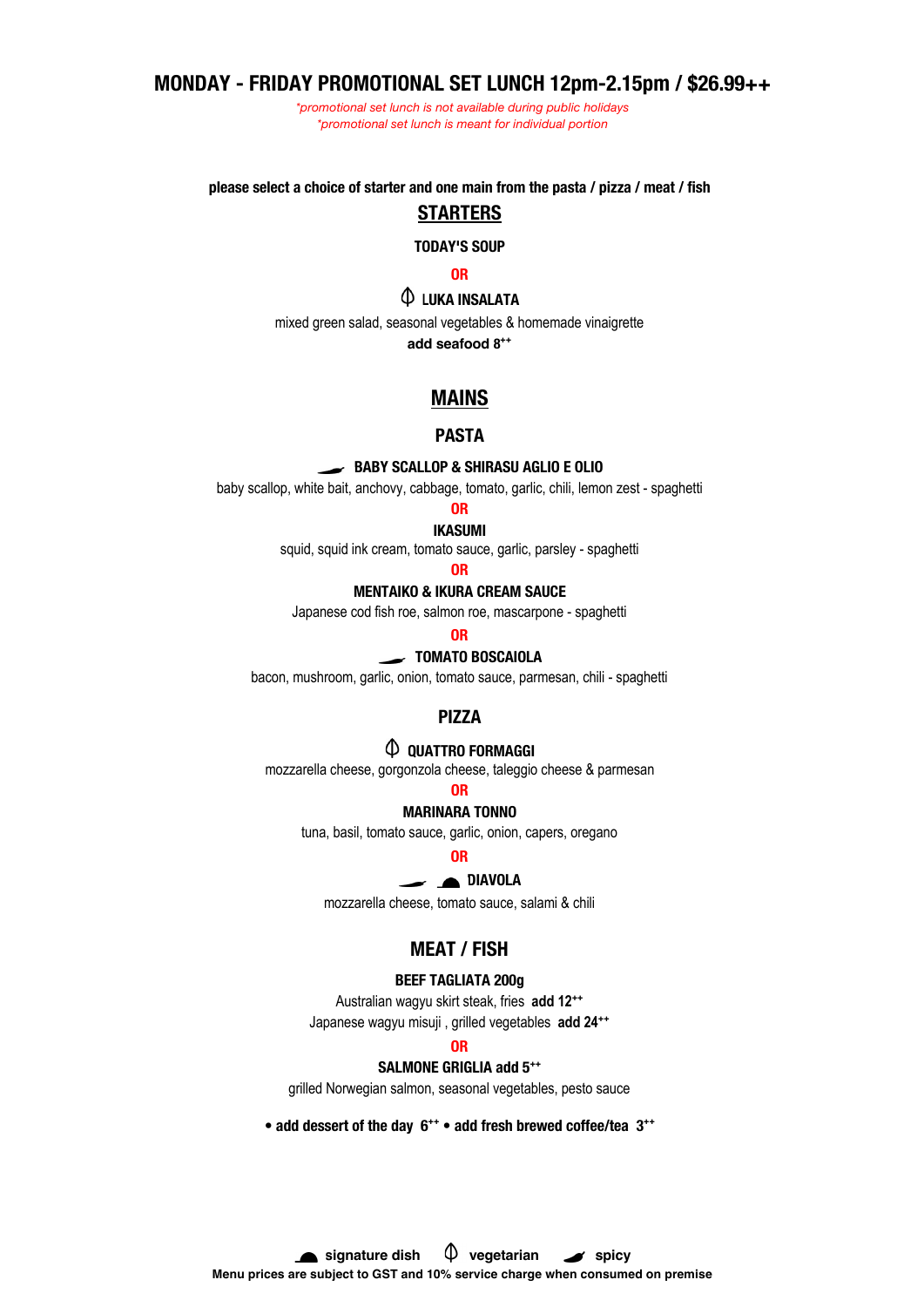# **A LA CARTE**

# **APERITIVO**

| Φ. | <b>OLIVE VERDE NOCELERRA</b><br>green olives                                                                                            | 7  |
|----|-----------------------------------------------------------------------------------------------------------------------------------------|----|
| Ф  | <b>HOUSEMADE SOURDOUGH BREAD (4 PCS)</b><br>ricotta cheese                                                                              | 6  |
|    | <b>WHIPPED BOTTARGA CREAM &amp; PRETZEL</b>                                                                                             | 12 |
|    | <b>PROSCIUTTO DI SAN DI DANIELE</b><br>pork ham 40g - gnocco fritto                                                                     | 16 |
|    | <b>AFFETTATI MISTI</b><br>mixed cold cuts                                                                                               | 40 |
|    | CHEESE BOARD (40g per cheese)<br>each 8<br>a selection of artisan cheese & accompaniments<br>(ask the wait staff for today's selection) |    |
|    | <b>ZUPPA</b>                                                                                                                            |    |
|    | <b>TODAY'S SPECIAL SOUP</b>                                                                                                             | 12 |
|    | <b>SALAD / VEGETABLE</b>                                                                                                                |    |
| Φ. | <b>LUKAINSALATA</b><br>mixed green salad, seasonal vegetables<br>& homemade vinaigrette                                                 | 13 |
|    | <b>INSALATA MARE</b><br>seafood, dill, garlic                                                                                           | 21 |
|    | <b>CICCHETTI / COLD</b>                                                                                                                 |    |
|    | <b>FRESH JAPANESE OYSTER (per piece)</b><br>freshly shucked oyster, shallots, chives,<br>olive oil, lemon juice                         | 8  |
|    | FRESH JAPANESE OYSTER & IKURA (per piece)11<br>freshly shucked oyster, salmon roe, shallots,<br>chives, olive oil, lemon juice          |    |
|    | <b>UNI WAGYU BEEF TARTARE</b><br><b>BRUSCHETTA (2PCS)</b><br>wagyu beef, sea urchin, enoki mushroom<br>tofu, japanese leek, chives      | 20 |

| <b>TUNA TARTARE</b><br>negitoro, crab meat, avocado, ikura                                                                         | 24 |
|------------------------------------------------------------------------------------------------------------------------------------|----|
| <b>WAGYU BEEF CARPACCIO</b><br>gorgonzola sauce, beetroot, pine nuts<br>red onion, arugula, parmesan cracker                       | 23 |
| <b>JAPANESE HAMACHI CARPACCIO</b><br>citrus dressing                                                                               | 25 |
| <b>BURRATA</b><br>burrata cheese with salmon marinate,<br>orange zest                                                              | 26 |
| <b>OCTOPUS ABURI</b><br>potato, semi-dried tomato, chorizo, broccolini,<br>watercress oil, chili                                   | 25 |
| <b>CICCHETTI / HOT</b>                                                                                                             |    |
| <b>RAGU ALLA SALSICCIA</b><br>tomato, pork leg, bacon, herb                                                                        | 24 |
| <b>CALAMARI</b><br>deep fried squid, garlic aioli                                                                                  | 21 |
| <b>CROCHETTE DI BACCALA (4 PCS)</b><br>cod fish, spinach, potato, semi dry tomato,<br>anchovy, garlic cream sauce, parmesan cheese | 20 |
| <b>SOTONG</b><br>sautéed squid & garlic, spicy tomato sauce,<br>squid ink cream                                                    | 21 |
| <b>BAMBOO CLAM</b><br>garlic butter, rice cracker, squid powder,<br>bacon                                                          | 24 |
| <b>MEATBALL</b><br>wagyu beef meatball, tomato sauce,<br>parmesan cheese                                                           | 20 |
| <b>KADAIF PRAWN (4 PCS)</b><br>deep fried prawn, crispy kataifi,<br>truffle mayonnaise                                             | 20 |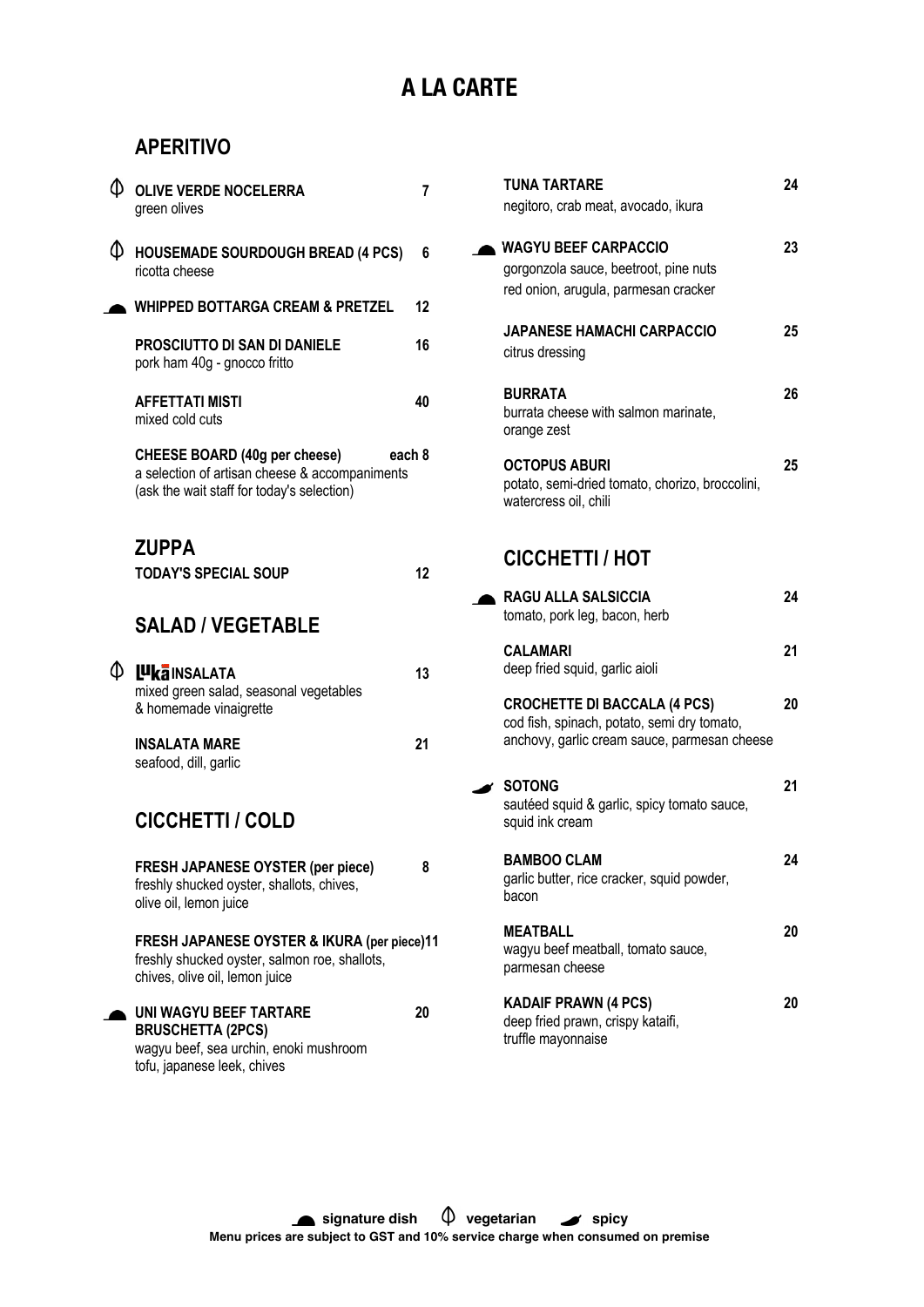# **A LA CARTE**

# **PASTA / RISOTTO**

| PLIN AGNOLOTTI (duck)<br>duck leg, brown mushroom, sage, tarragon,<br>veal stock, butter / handmade ravioli                                    | 25 |
|------------------------------------------------------------------------------------------------------------------------------------------------|----|
| <b>BOLOGNESE</b><br>wagyu beef ragù, parmesan<br>/ handmade pappardelle                                                                        | 26 |
| <b>CARBONARA</b><br>bacon, salsiccia, onion, Japanese egg,<br>parmesan & black pepper /<br>handmade fettuccine                                 | 26 |
| <b>AMATRICIANA</b><br>bacon, garlic, onion, tomato sauce,<br>parmesan / spaghetti                                                              | 25 |
| OXTAIL RAGU PASTA<br>oxtail, onion, carrot, tomato sauce,<br>cream / rigatoni                                                                  | 27 |
| <b>BABY SCALLOP &amp; SHIRASU AGLIO E OLIO</b><br>baby scallop, white bait, anchovy, cabbage,<br>tomato, garlic, chili, lemon zest / spaghetti | 28 |
| <b>CRAB AGLIO E OLIO</b><br>snow crab, mizuna, garlic, chili,<br>bottarga, yuzu / spaghetti                                                    | 30 |
| <b>IKASUMI</b><br>squid, squid ink cream, tomato sauce,<br>garlic, parsley / spaghetti                                                         | 25 |
| <b>MENTAIKO &amp; IKURA</b><br>salmon roe, mentaiko cream,<br>mascarpone cheese / spaghetti                                                    | 25 |
| <b>GNOCCHI FORMAGGI</b><br>gorgonzola, taleggio, parmesan, pecorino,<br>cream / handmade gnocchi                                               | 25 |
| <b>SCALLOP RISOTTO</b><br>Hokkaido scallop risotto, asparagus, seaweed,<br>parmesan cheese                                                     | 32 |

# **GRIGLIA / ARROSTO**

selection of meat and fresh seafood cooked on a traditional grill using bincho-tan charcoal or roasted in the wood-fired oven

## **WAGYU**

| At Luka we source wagyu that<br>is not mass-produced, but reared by<br>specialists using traditional methods<br>which results in exceptionally<br>tender beef and high quality. |
|---------------------------------------------------------------------------------------------------------------------------------------------------------------------------------|
| TAGLIATA DI WAGYU<br>*steak cuts subject to change                                                                                                                              |
| <b>M7 WAGYU SKIRT STEAK, AUSTRALIA</b><br>minumum order \$27/100g<br>Add on available in 50g increments                                                                         |
| A4 WAGYU MISUJI, JAPAN<br>minimum order \$36/100g<br>Add on available in 50g increments                                                                                         |
| 50<br><b>MAIALE</b><br>200g grilled Iberico pork pluma, potato,<br>marsala wine sauce                                                                                           |
| <b>TODAY'S FISH FILLET</b><br>42<br>grilled fish, grilled vegetables                                                                                                            |
| I AMR FII I FT<br>46<br>200g grilled lamb fillet, grilled vegetables,                                                                                                           |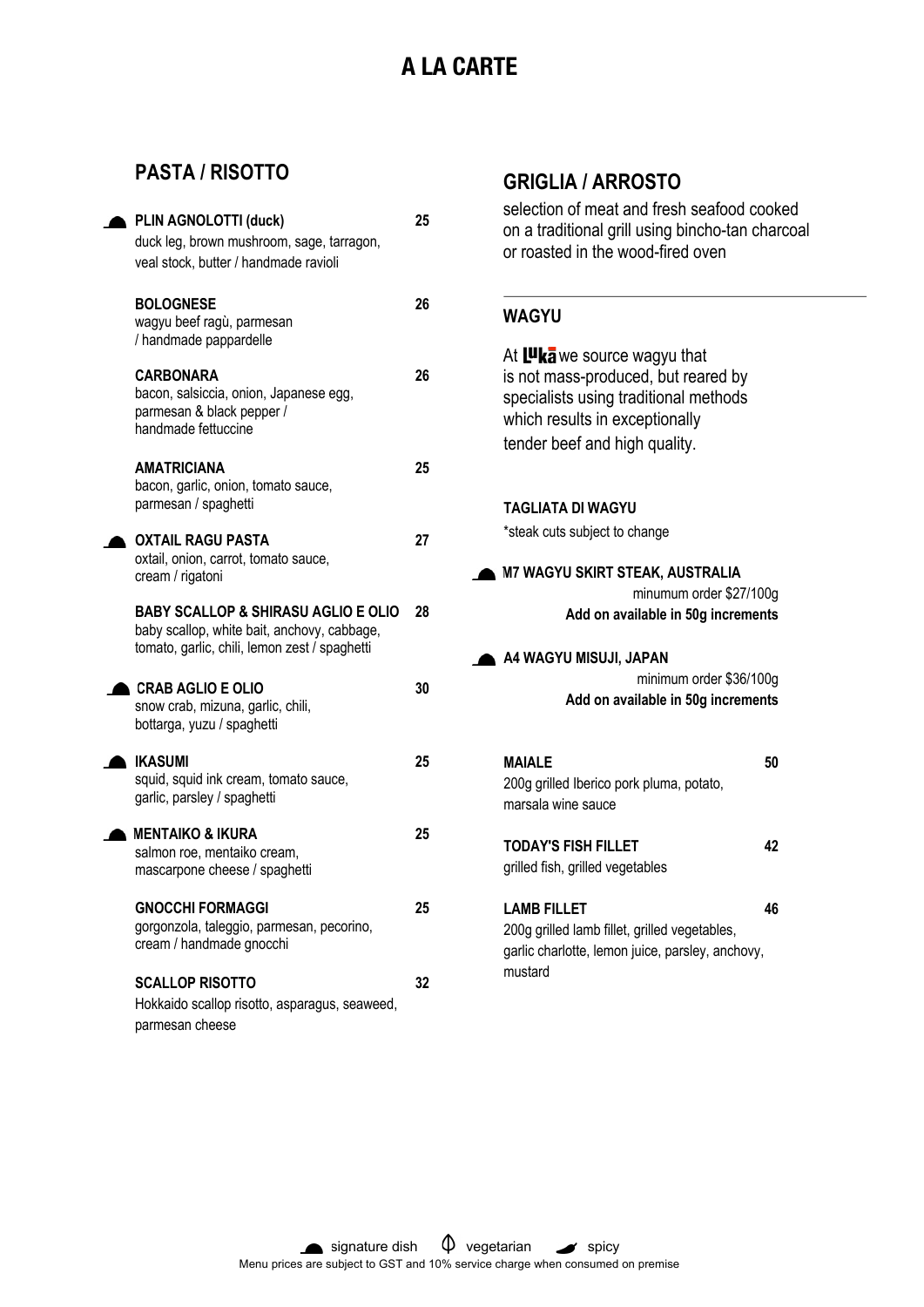# **A LA CARTE**

**Our pizzas are made with specially selected quality ingredients in the Naples style and baked fresh in our wood fired, Stefano Ferrara Neapolitan handmade brick oven.**

# **PIZZA / ROSSO**

| <b>MARGHERITA</b><br>mozzarella cheese, tomato sauce & basil                                                                                                                                 | 21     |
|----------------------------------------------------------------------------------------------------------------------------------------------------------------------------------------------|--------|
| <b>MARINARA SHIRASU</b><br>(No cheese) tomato sauce, garlic,<br>oregano, basil, anchovy, shirasu                                                                                             | 24     |
| <b>DIAVOLA</b><br>mozzarella cheese, tomato sauce,<br>salami & chili                                                                                                                         | 26     |
| <b>BISMARK</b><br>mozzarella cheese, tomato sauce,<br>mushroom, egg & bacon                                                                                                                  | 27     |
| <b>SALSICCIA PEPPERONI</b><br>mozzarella cheese, tomato sauce, pork sausage,<br>salami & black olive                                                                                         | 28     |
| $\Phi$ terra<br>mozzarella cheese, tomato sauce,<br>onion, zucchini, eggplant & bell pepper                                                                                                  | 24     |
| <b>WELANZANE</b><br>mozzarella cheese, gorgonzola, tomato sauce,<br>basil, eggplant, truffle oil                                                                                             | 27     |
| <b>EXTRAS</b><br>additional serving of anchovy<br>additional serving of vegetables<br>(zucchini, onion, eggplant, bell peppers, mushrooms,<br>green chilli, olives, olives, tomato, arugula) | 3<br>3 |
| additional serving of cheese<br>(mozzarella, gorgonzola, taleggio)                                                                                                                           | 4      |
| additional serving of meat<br>(bacon, teriyaki chicken, salami, salsiccia)                                                                                                                   | 5      |

**additional serving** of burrata cheese / prosciutto 7

# **PIZZA / BIANCA**

| <b>PROSCIUTTO E RUCOLA BURRATA</b><br>mozzarella cheese, parma ham,<br>arugula, cherry tomato, parmesan,<br>burrata & balsamic | 35 |
|--------------------------------------------------------------------------------------------------------------------------------|----|
| $\mathop{\mathbb{Q}}$ quattro formaggi<br>mozzarella cheese, gorgonzola cheese,<br>taleggio cheese & parmesan                  | 26 |
| $\Phi$ truffle<br>mozzarella cheese, truffle cream,<br>mushroom, egg & truffle oil                                             | 26 |
| <b>SAMURAI</b><br>mozzarella cheese, chicken teriyaki,<br>onion, green chili, spring onion<br>& mayonnaise                     | 25 |
| <b>BACON BIANCA</b><br>mozzarella cheese, bacon, pistachio,<br>cherry tomato, black pepper & balsamic                          | 26 |
| <b>BIANCA SALSICCIA</b><br>caramelized onion, fresh tomato, salami,<br>salsiccia, basil, chili                                 | 28 |

# **DOLCE**

| <b>L<sup>u</sup>ka</b> TIRAMISU | 12 |
|---------------------------------|----|
| MILLE CREPE                     | 12 |
| CHOCOLATE SALTED EGG LAVA CAKE  | 12 |
| GELATO / SORBET (1 scoop)       | 6  |

**ITALIAN-**